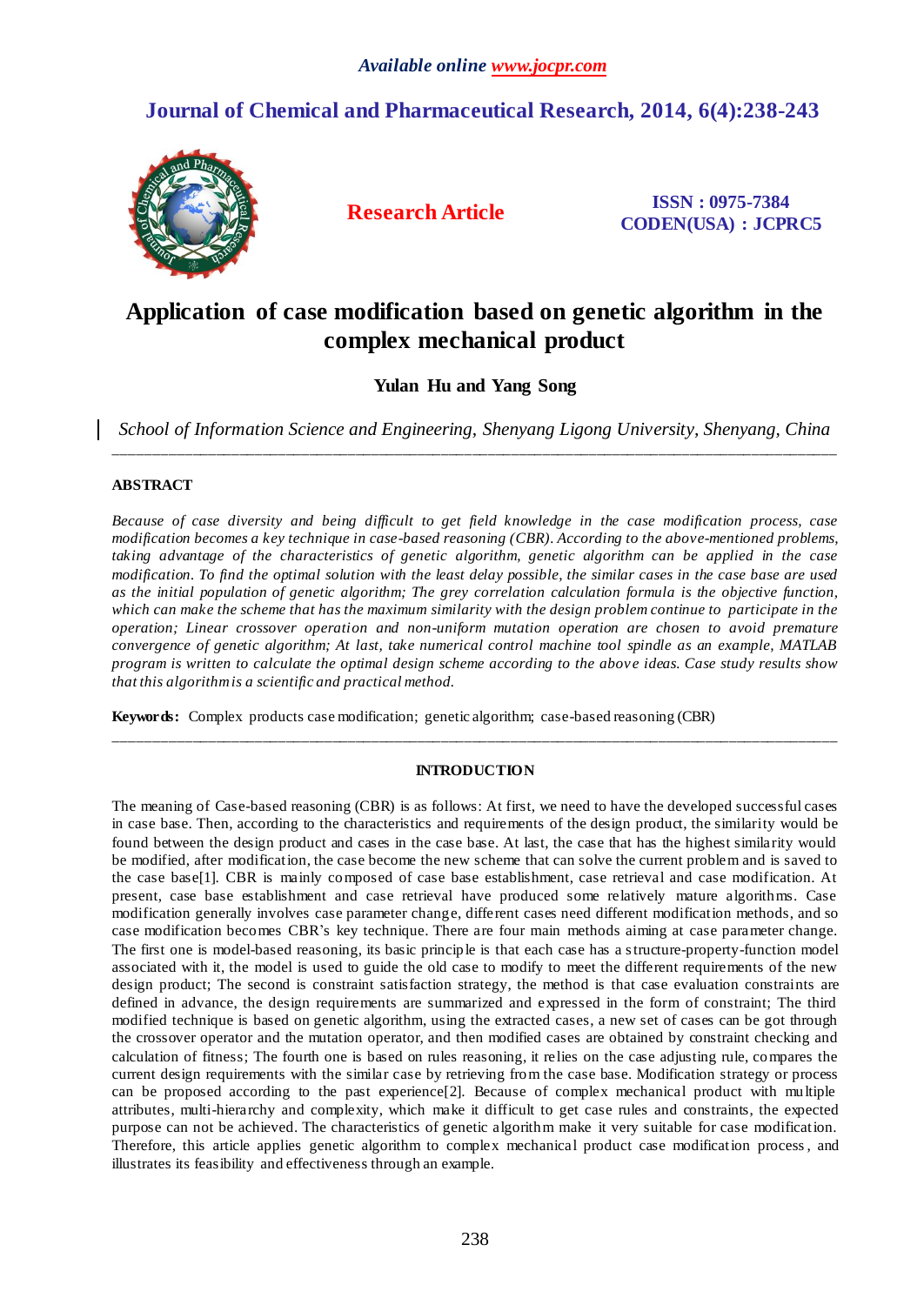# **Method of Genetic Algorithm**

*1.1 Case Parameters Estimation* 

*1.1.1 Case Description*

Axiomatic design is a kind of design on the basis of domain and design theory , the main purpose is to establish a design scientific and normative, and to provide scientific theoretical basis for designers to improve the design.

*\_\_\_\_\_\_\_\_\_\_\_\_\_\_\_\_\_\_\_\_\_\_\_\_\_\_\_\_\_\_\_\_\_\_\_\_\_\_\_\_\_\_\_\_\_\_\_\_\_\_\_\_\_\_\_\_\_\_\_\_\_\_\_\_\_\_\_\_\_\_\_\_\_\_\_\_\_\_*

There are 11 CNC machine tool spindle cases in the case base, each case has five feature attributes. The expression form of each case is shown as follows:

**Table 1 The expression form of case in the case base**

| Case Number | Case Name | <b>Rotation Precision</b><br>(mm) | Rotate Speed<br>$(r/ \text{min})$ | Power<br>kw)       | Average Diameter<br>(mm) | <b>Bore Diameter</b><br>(mm) |
|-------------|-----------|-----------------------------------|-----------------------------------|--------------------|--------------------------|------------------------------|
|             |           |                                   | $\Lambda$ :                       | v.<br>$\Lambda: I$ |                          | $\Lambda$ : $\cup$           |

So the feature attribute vector of the case  $\mathbf{X}_i$  is as shown below:

$$
X_i = (x_i(1), x_i(2), x_i(3), x_i(4), x_i(5))^T
$$
\n(1)

The case feature attribute matrix X can be made up of the case feature attribute vector in the case base.

$$
X = (X_1, X_2, \cdots, X_{11}) = \begin{bmatrix} x_1(1) & \cdots & x_{11}(1) \\ \vdots & \ddots & \vdots \\ x_1(5) & \cdots & x_{11}(5) \end{bmatrix}
$$
 (2)

Among them,  $X_i = (x_i(1), x_i(2), x_i(3), x_i(4), x_i(5))^T$ ,  $X_i$  represents the case which case number is i,  $\mathbf{x_i}(\mathbf{k})$ says the value of the attribute k of case  $\mathbf{X_i}$ .

## *1.1.2 Coding method*

The gene is coded by real number coding, each gene in the chromosome only corresponds to one feature attribute, which is convenient to calculate behind and makes the results more accurate. Corresponding relationship is as shown in table 2 [3].

**Table 2 Corresponding relationship between the feature attribute vector and genes in chromosome**

|        |       |       | $X_{2}$ |       | $\mathbf{v}$ |
|--------|-------|-------|---------|-------|--------------|
| mosome | genel | gene2 | gene.   | gene4 | gene:        |

# *1.1.3 Initial Population*

Because of initial population that is generated randomly in the feasible region is likely to lead to premature convergence of genetic algorithm, to avoid that, five similar cases that are selected from the case base ma ke up the initial population, which ensures the initial population within the feasible region, and is helpful to find the optimum solution of genetic algorithm [4].

## *1.1.4 Objective Function*

Because case modification in CBR is based on case retrieval in CBR, the purpose of case retrieval is to find the similar case, case modification is to modify the similar case, which makes the result close to the design problem and accord with the requirement of design problem. In this paper, the formula of grey correlation de gree in grey relational analysis theory is objective function of genetic algorithm, high similarity individual that has the maximum adaptive value can continue to participate in the genetic operation, and finally we can get the optimal design scheme [5-6].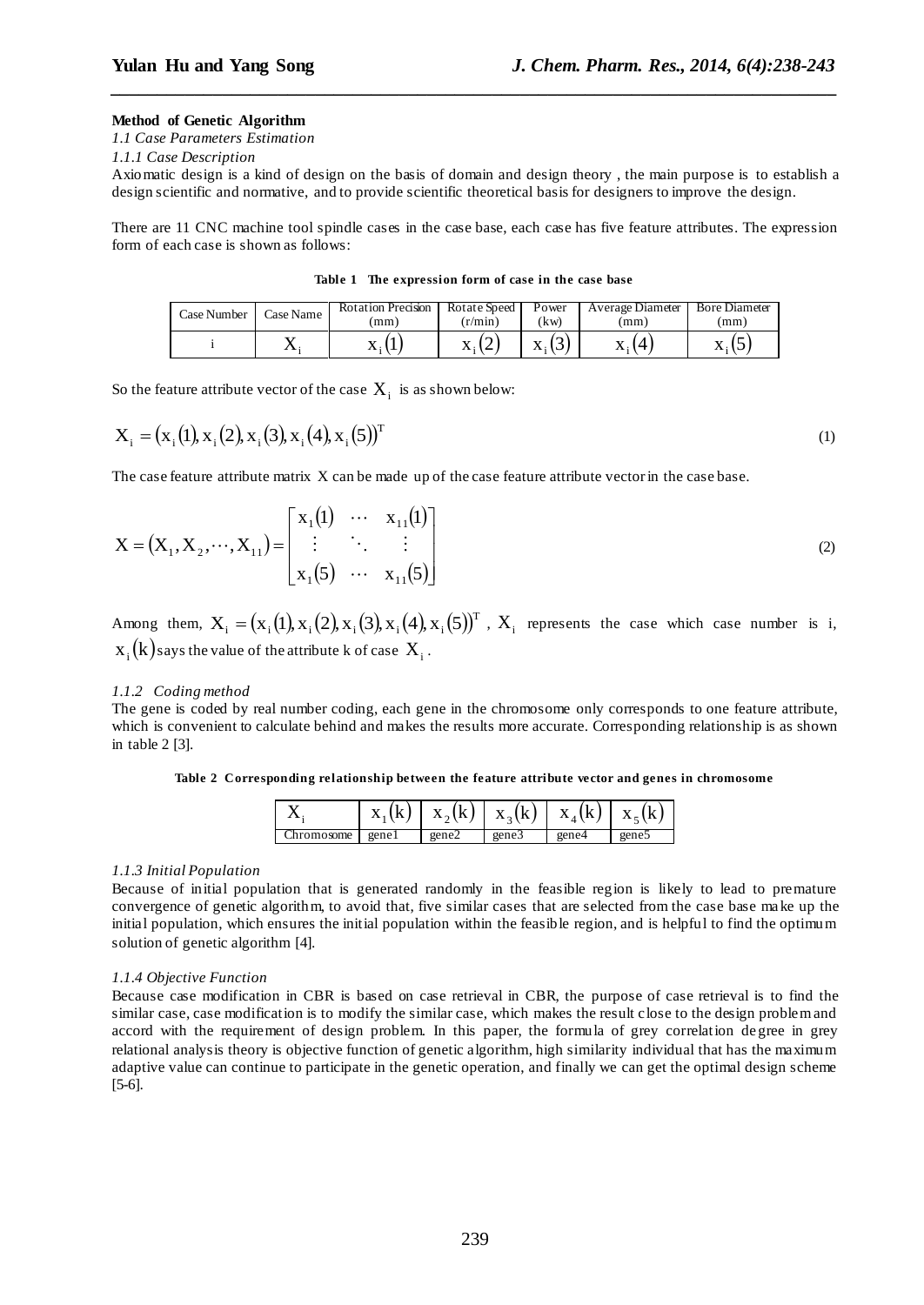The steps involved in the grey correlation degree analysis are as follows [7]:

Step 1 Determine the reference sequence and comparative sequence.

In this paper, problem feature attribute vector  $X_0$  is reference sequence, case feature attribute matrix X is comparative sequence.

*\_\_\_\_\_\_\_\_\_\_\_\_\_\_\_\_\_\_\_\_\_\_\_\_\_\_\_\_\_\_\_\_\_\_\_\_\_\_\_\_\_\_\_\_\_\_\_\_\_\_\_\_\_\_\_\_\_\_\_\_\_\_\_\_\_\_\_\_\_\_\_\_\_\_\_\_\_\_*

#### Step 2 Normalization

Different value of case feature attribute has different dimension, and each value has the order of magnitude difference that we can see from  $X_0 = (0.004\ 2400\ 37\ 230\ 76)$  that is the design problem vector. In order to calculate conveniently later, we need to normalize the data. The rotation accuracy, for example, is normalized, take 0.001\*mm as the unit, then  $X_0(1)$ =4. The other feature attribute is in the same way to be normalized, so different feature attribute in the vector has the same order of magnitude through reasonable selection of dimension. After normalization,  $X_0$  = (4 2.4 3.7 2.3 7.6). The normalization rule of the individuals in population is the similar treatment [8].

Step 3 Calculate the correlation coefficient.

$$
r(x_0(k), x_i(k)) = \frac{\min_{k} \min_{k} |x_0(k) - x_i(k)| + \rho \max_{k} \max_{k} |x_0(k) - x_i(k)|}{|x_0(k) - x_i(k)| + \rho \max_{k} \max_{k} |x_0(k) - x_i(k)|}
$$
(3)

In the formula 3,  $\rho \in (0,1)$  is resolution ratio, here  $\rho = 0.5$ .

Step 4 Calculate the correlation.

$$
r(x_0, x_i) = \sum_{k=1}^{5} \omega_k r(x_0(k), x_i(k))
$$
\n(4)

 $\omega_k$  is the weight of the attribute k,  $0 \le \omega_k \le 1$ ,  $\sum_{k=1}^{5} \omega_k = 1$  $\sum_{k=1} \omega_k =$ . We calculate the weight vector  $\omega = [0.3695 \, 0.1391]$ 0.2133 0.1235 0.1546] by variation coefficient method [9].

The objective function is defined as:  $f(x) = \max r(x_0, x_1)$  (5)

*1.2 Genetic Operation*

*1.2.1 Selection Operation* Adopt Roulette Wheel Selection here [10].

$$
P_{x_i} = \frac{f_{x_i}}{\sum_{i=1}^{n} f_{x_i}}
$$
 (6)

Where let  $f_{x_i}$  be the fitness of case  $X_i$ ,  $P_{x_i}$  is the selected probability of case  $X_i$ .

#### *1.2.2 Crossover Operation*

Crossover operation is not only to produce new individuals, but also to expand the searching scope, so crossover operation is very important to evolve the individuals. In order to get a better population offspring, we introduce linear crossover operator [11].

Take 2 parent bodies  $X_i = (x_i(1), x_i(2), \dots, x_i(5))$  and  $X_j = (x_j(1), x_j(2), \dots, x_j(5))$  participate in crossover. We can get 3 individuals  $\ X_{\rm m}^{'}=\left(x_{\rm m}(1), x_{\rm m}^{'}(2), \cdots, x_{\rm m}^{'}(5)\right)$  m=1,2,3 by computing the following formula .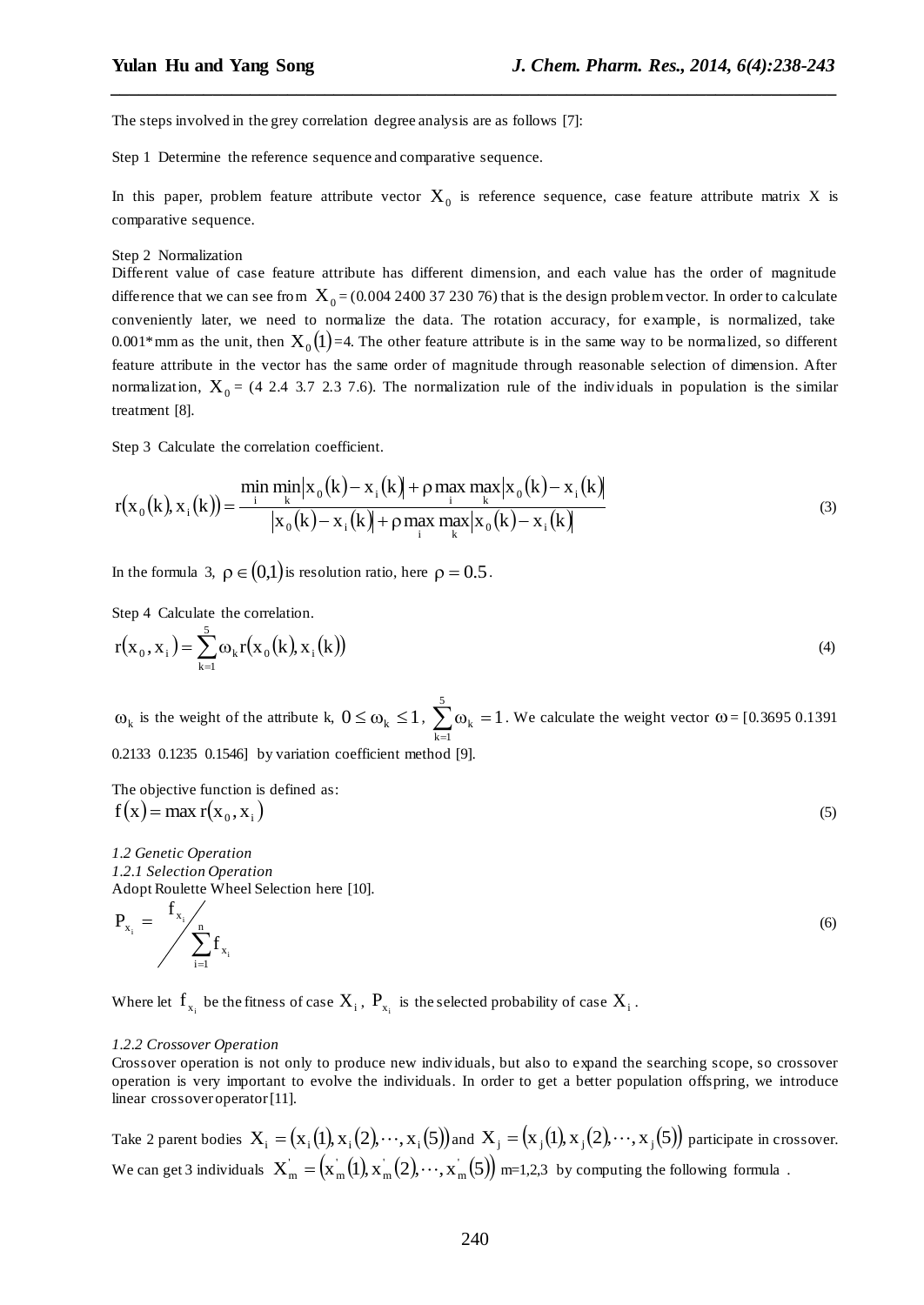$$
x_1(k) = \frac{1}{2}x_1(k) + \frac{1}{2}x_1(k)
$$
\n(7)

*\_\_\_\_\_\_\_\_\_\_\_\_\_\_\_\_\_\_\_\_\_\_\_\_\_\_\_\_\_\_\_\_\_\_\_\_\_\_\_\_\_\_\_\_\_\_\_\_\_\_\_\_\_\_\_\_\_\_\_\_\_\_\_\_\_\_\_\_\_\_\_\_\_\_\_\_\_\_*

$$
x_2(k) = \frac{3}{2}x_1(k) - \frac{1}{2}x_1(k)
$$
\n(8)

$$
x_{3}(k) = -\frac{1}{2}x_{1}(k) + \frac{3}{2}x_{1}(k)
$$
\n(9)

Calculate fitness value of the individuals that we get through the above calculation, choose two individuals that have higher fitness value, so use the two individuals as the offspring.

### *1.2.3 Mutation Operation*

Mutation Operation can ensure the diversity of the population, so which mutation operation method is applied is very important. According to the characteristics of complex mechanical products, we adopt non -uniform mutation operation here [12].

The method is as follows:

At first, function  $\Delta(t, y)$  can be defined as:

$$
\Delta(t, y) = y[1 - r^{(1 - \frac{t}{T})^b}]
$$
\n(10)

In the formula 10, r is uniformly distributed random number in  $[0,1]$ ; T is the largest evolution algebra; b is a parameter that determines the non-uniform degree, b=6 here.

And, if case  $X_i$  mutates, then after mutation,  $x_i^{\prime}(k)$  is:

$$
\mathbf{x}_{i}^{'}(k) = \begin{cases} \mathbf{x}_{i}(k) + \Delta(t, U_{B} - \mathbf{x}_{i}(k)) & \text{round}(\text{rand}) = 0\\ \mathbf{x}_{i}(k) - \Delta(t, \mathbf{x}_{i}(k) - L_{B}) & \text{round}(\text{rand}) = 1 \end{cases}
$$
(11)

 $\rm{round}({\rm{rand}})$  means random numbers that is between 0~1 round to the nearest integer;  $\rm{L_{\rm{B}}}$  is the lower bound of variable  $x_i(k)$  and  $U_B$  is the upper bound of variable  $x_i(k)$ , t is evolution algebra.

From the formula 10 and 11, we can see that if evolution algebra t increases, then  $\Delta(t, y)$  is decreasing monotone, and ultimately tends to zero, so it is within the interval [0,y]. That means global search at the beginning stage of the algorithm, and local search at the later stage of the algorithm.

## **Case Modification Steps Based On Genetic Algorithm**

From what has been discussed above, we can conclude case modification steps based on genetic algorithm:

Step 1 Initialization. Determine the initial population size M, crossover probability  $P_c$ , mutation probability  $P_m$ , the largest evolution algebra T.

Step 2 Calculate the fitness of the individuals in a population.

Step 3 Selection, crossover, mutation operation on population.

Step 4 Judge termination conditions. If t<T, then t=t+1, go to (2); If t>T, we use the largest fitness of individuals in the evolutionary as the optimal solution of the output, then terminate the algorithm.

# **Case Study**

 $(k) = \frac{1}{2}x_1(k) + \frac{1}{2}x_1(k)$ <br>  $(k) = \frac{3}{2}x_1(k) - \frac{1}{2}x_1(k)$ <br>  $(k) = -\frac{1}{2}x_1(k) + \frac{3}{2}x_1(k)$ <br>
cubate fitness value of the individuals that we get through<br>
net fitness value of the individuals that we get through<br>
attat In the case study of NC machine tool spindle, the design problem vector  $X_0 = (0.004\ 2400\ 37\ 230\ 76)$ . The five cases in the case base which are similar with the design problem make up the initial population of genetic algorithm. Crossover probability  $P_m = 1$ , that is all the selected individuals in population participate in the crossover operation. Mutation probability  $\,$  P<sub>c</sub> =0.1, genetic algebra T=100.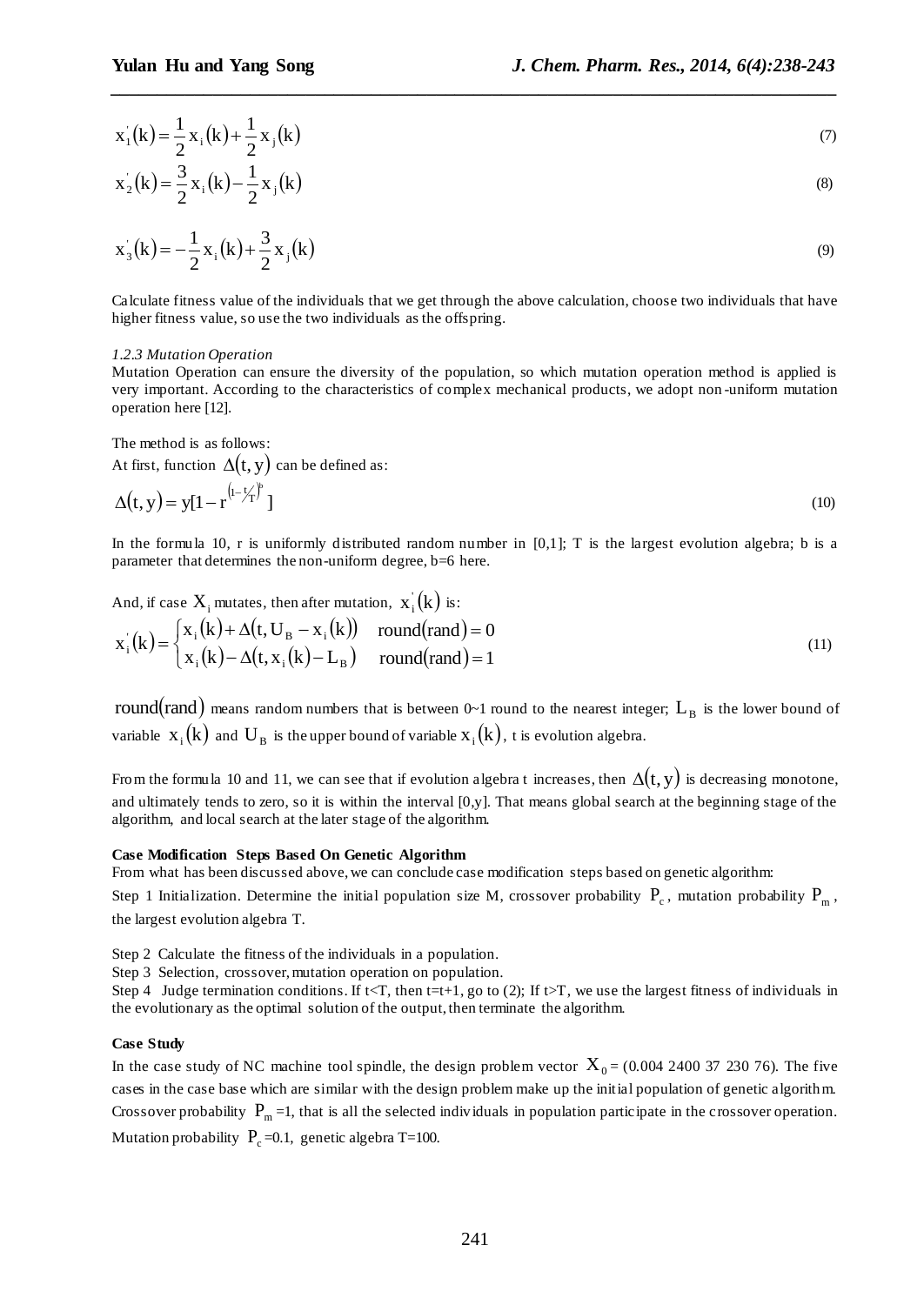

**Figure 1 The genetic algorithm convergence curve**

Write the MATLAB program to achieve the algorithm in this article.

After calculation, the similarity between the initial population and the design problem is as shown below.  $\gamma(\mathbf{x}_0, \mathbf{x}_1)$ =0.7194  $\gamma(\mathbf{x}_0, \mathbf{x}_2)$ =0.6614

 $\gamma(\mathrm{x}_0, \mathrm{x}_3)$ =0.5970  $\gamma(\mathrm{x}_0, \mathrm{x}_4)$ =0.5468  $\gamma(\mathrm{x}_0, \mathrm{x}_5)$ =0.4394

After calculation, the best fitness value in every generation form figure 1. The individual x that has the similarity of 0.9257 with the design problem can be got in the 38th generation, x= (4.0092 2.2081 3.7401 1.9267 7.6045). At last, we should convert individual value into case feature attribute dimension, so the scheme value is that  $x=(0.004\ 2208$ 37 193 76).

# **CONCLUSION**

In this article, aiming at the complexity of case modification, we put forward to modify the case by using genetic algorithm. This paper presents the fitness function selection method, method of determining the initial population and design method of genetic operator, this kind of algorithm has been applied in the complex mechanical products, and we can obtain the expected results. The method introduced in this paper improves the modification of complex mechanical product similar case, reduces the similar case modification difficulty, overcomes the difficulties that modified rules in the professional field are difficult to be got, provides the reference for the case modification, and improves the efficiency of complex mechanical product design in case-based reasoning.

### **Acknowledgement**

This work was supported by grant from National Natural Science Foundation Project of China (Grant No.61170146).

#### **REFERENCES**

[1] Du Weiming. The Case-based Reasoning Design and Realization of Gear Reducer 3D CAD Design System. Chengdu: University of Electronic Science and Technology of China, **2012.**

[2] Zhang Bin, Gao Quanjie, Ying Baosheng, Wang Jiaqing. *Computer Engineering*, **2005,** 31(13): 156-158.

[3] Zhang yanduo, Lu Jing, Tian Hui. *International Journal of Systems and Control*, **2007,** 2(3): 253-261.

[4] Zhou Qin, Liu Xijuan, Zhong Yanxiu. *Mechanical design*, **2001** , (2):10-20.

[5] Tang Tingxiao, Liu Yong, Huang Xiang, Liao Wenhe. *Mechanical Science and Technology*, **2006**, 25(4): 390- 393.

[6] Liu Changyi, Xu Cheng, Liao Wenhe. *Mechanical science and technology*, **2003**, 22: 116-118.